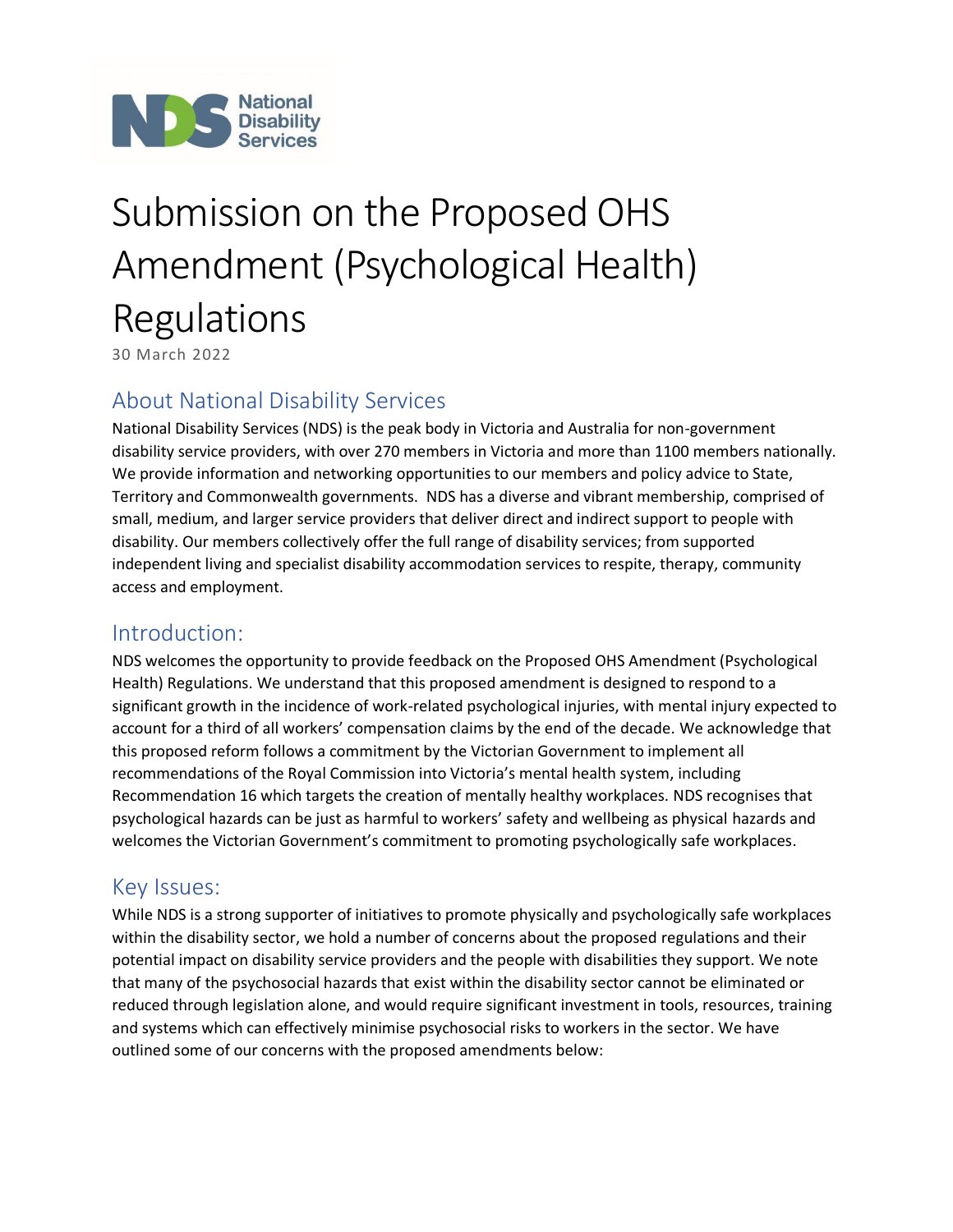

#### Lack of knowledge or capacity to control psychosocial hazards:

Disability support providers are acutely aware of the mental health impacts of work in the disability sector and are supportive of initiatives to promote psychologically safe workplaces for their staff. Indeed, poor mental health of staff has been consistently identified as a top concern by organisational leaders during our surveying of members on key issues over the last 6 months. However, NDS understands that there is a general lack of skills and knowledge amongst organisational leaders around how to minimise or mitigate the impacts of psychosocial hazards, particularly where there are conflicts between the need to balance worker safety with the obligation to provide continuity of supports for people with disabilities.

The nature of the work in the disability sector means that many workers are exposed to many of the psychosocial hazards outlined within the Proposed Amendment, including aggression, occupational violence (OV), traumatic events, and isolation in the workplace. Recent research<sup>1</sup> by the Health and Community Services Union (HACSU) indicated that more than half of the 1,279 disability workers surveyed had experienced occupational violence in the last 12 months, 67% of which had experienced psychological harm. Concerningly, those who had experienced occupational violence tended to experience it multiple times. Indeed, of those who reported experiencing OV, 52% reported between 2- 10 incidents in the year, while 5% reported experiencing occupational violence multiple times per day.

NDS understands that this violence or aggression is often perpetrated by the people with disabilities who are receiving support from the organisation, or their family and friends. As a result, NDS is very concerned that organisations are likely to be limited in their capacity to 'eliminate any risk associated with a psychosocial hazard', as dictated under Section 448B(1) of the Proposed Amendment, where the threat is posed by clients receiving supports or somebody close to them.

#### Lack of funded initiatives to address root issues:

Section 448B(2) of the Proposed Amendment acknowledges that it may not be reasonably practicable to eliminate a risk associated with a psychosocial hazard, but in such instances the employer 'must reduce the risk so far as is reasonably practicable'. The proposed amendment indicates that this could be done through the provision of information, instruction, or training.

NDS would strongly support the provision of information, resources and training for workers and organisational leaders to develop skills to minimise the impacts of occupational violence and other psychological hazards which impact disability workers. It is worth noting, however, that under current NDIS price settings, resources to cover the cost of training are significantly constrained. As a result, NDS understands that many organisations are limited to offering basic OH&S training and do not have the resources to provide specialised training for staff to develop skills in managing participants displaying behaviours of concern or antisocial behaviours which may pose a psychosocial hazard. NDS has been advocating for funding to deliver targeted supports and resources for disability organisations to manage psychological harms, including through a recent grant application to WorkSafe to deliver a project on 'Tackling Occupational Violence in Disability Services.' We strongly believe that subsidised disability-

 $<sup>1</sup>$  Health and Community Services Union, August 2021, Report on Safety in Disability – Statistics.</sup>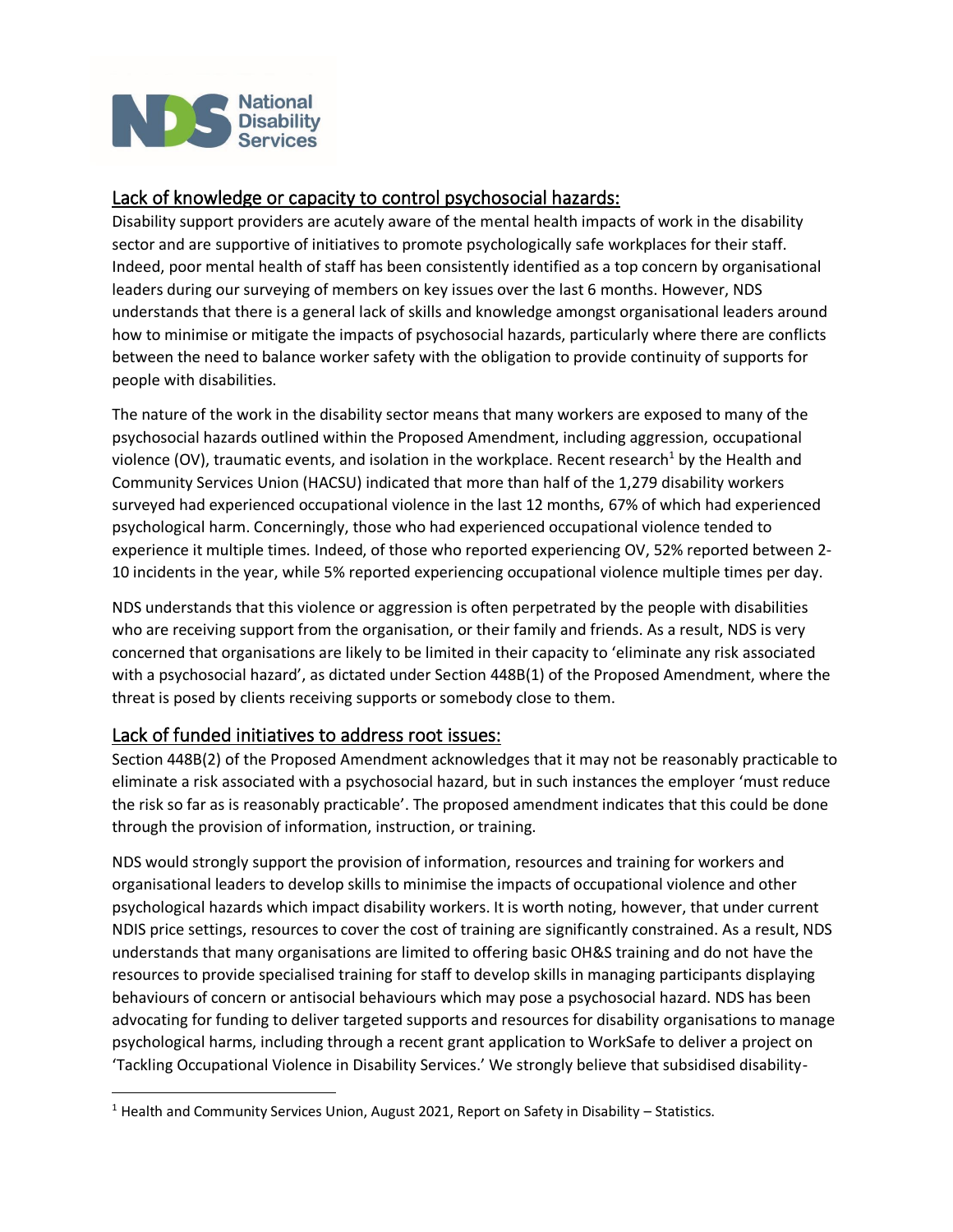

specific training and resources are urgently needed in order to equip disability workers and organisations to reduce and mitigate the physical and mental health impacts of occupational violence and aggression in the sector.

Organisations and workers are also limited in their capacity to reduce or respond to psychosocial hazards posed by verbal abuse and violence perpetrated by participants as a result of severely limited access to behaviour support practitioners. Behaviour Support Practitioners are specialised therapists who are authorised by the NDIS Quality and Safeguarding Commission to develop behaviour support plans that may contain the use of restrictive practices. Behaviour support plans are developed to provide positive individualised strategies for people with disabilities that display challenging behaviours (including aggression and violence) which put themselves or those around them at physical and psychological risk. Anecdotally, NDS is aware of up to 8-month delays for access to a behaviour support practitioner in Melbourne alone. This leaves many participants without authorised Behaviour Support Plans, and staff untrained in mitigation strategies needed to support people with behaviours of concern. Many providers cite this issue as a major contributor to the incidence of occupational violence in the sector, and in turn, a key contributor to mental and physical injury of workers. NDS is concerned that without timely access to quality behaviour support practitioners, organisations in the disability sector are likely to be limited in their capacity to meet their obligations under the proposed amendment.

#### Potential to disincentivise provision of supports to clients displaying complex behaviours:

NDS is concerned that the proposed amendment may have perverse outcomes for the availability of supports for NDIS participants with complex needs. Without support and resources to provide adequate training to staff, and without access to behaviour support practitioners who can develop behaviour support plans to assist workers to effectively manage antisocial behaviours from participants, NDS is concerned that some providers may be unwilling to provide services to participants who have a history of displaying such behaviours. NDS is already hearing of instances where providers are refusing to take on new clients with a history of antisocial behaviours as a result of the organisational risk that these participants may pose. As new, profit-driven businesses (which differ from the traditional values-based disability provider) enter the rapidly expanding NDIS market, NDS is concerned that Boards and Senior Managers without human services backgrounds may choose to refuse services to new or existing clients with histories of antisocial behaviours as a matter of 'sound business practice' in response to the proposed amendments. We are also concerned that the increased reporting and planning requirements anticipated under the proposed amendment may discourage organisations from taking on these clients.

#### Exacerbating administrative burden

The disability sector is complex, with organisations needing to comply with a broad range of legislative and regulatory requirements from federal and state/territory bodies and agencies across a variety of areas. These includes strict and often cumbersome quality and safeguarding auditing, extensive incident reporting requirements, compliance with state and federal worker screening requirements, child safety reporting, and significant OH&S responsibilities. NDS has concerns that the proposed amendment to the OH&S Regulations may place undue administrative burden on providers through the sweep of additional planning and reporting requirements that have been proposed, including the requirement to have a